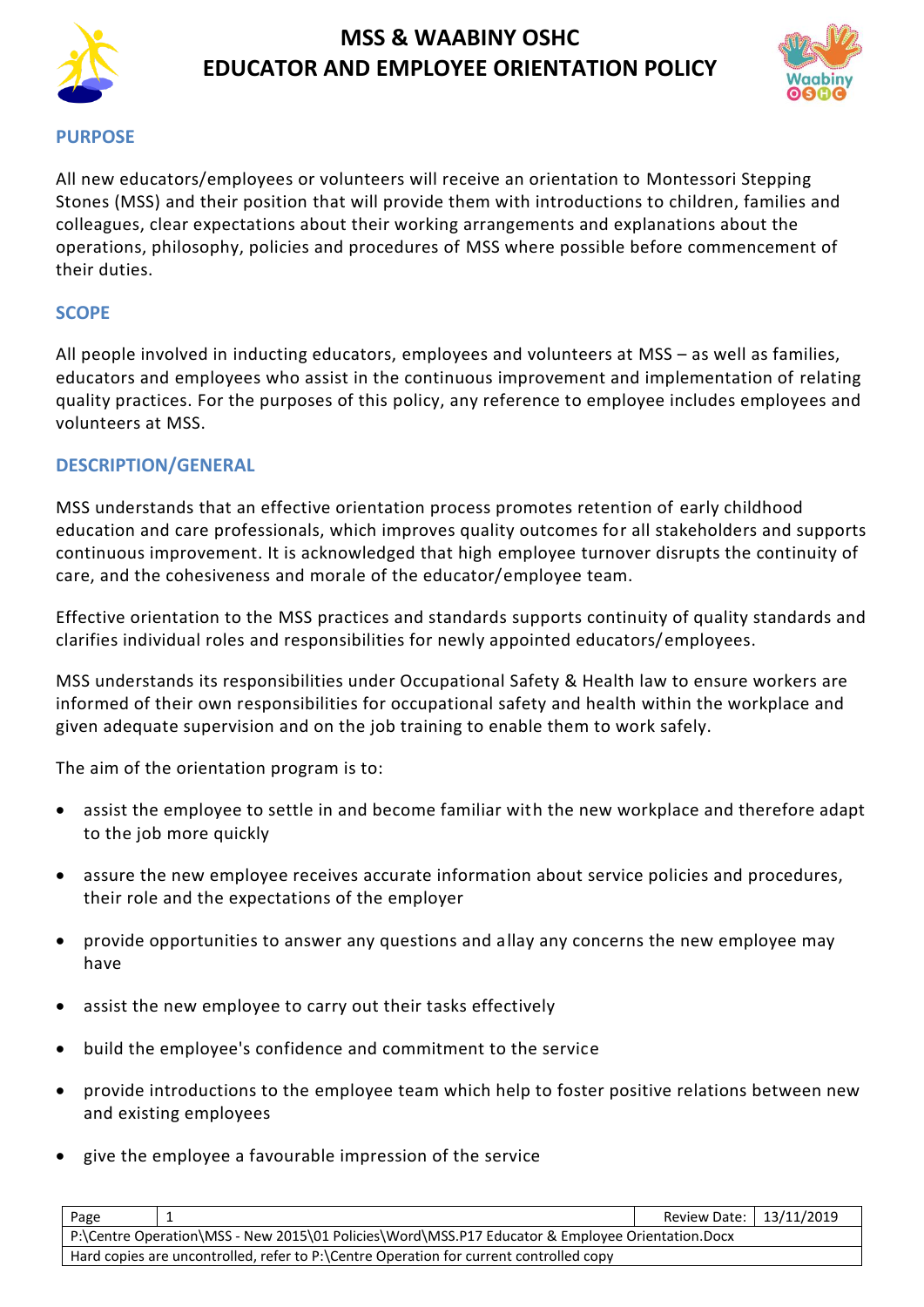

• lower recruitment and selection costs due to reduced employees turnover

## **LEGISLATION AND GOVERNMENT REQUIREMENTS**

- [Occupational Safety and Health](http://www.slp.wa.gov.au/legislation/agency.nsf/docep_main_mrtitle_4245_homepage.html) Act 1984
- [Occupational Safety and Health Regulations 1996](http://www.slp.wa.gov.au/legislation/agency.nsf/docep_main_mrtitle_12516_homepage.html)
- Education and Care Services National (WA) Law Act 2012
- Education and Care Services National (WA) Regulations 2012

## **CHILDREN'S NEEDS**

The continuity of care with opportunities to build relationships with new educators as well as the continuity of routines, learning and developmental experiences.

## **FAMILIES' NEEDS**

The introductions to new educators/employees with opportunities to build relationships with new educators and continuity of MSS' policies and practices during employee changes.

### **EDUCATOR/EMPLOYEE NEEDS**

Existing educator/employees need feel confident that new team members are given adequate support to perform required tasks and familiarise themselves with the operations of the service. New educators/employees need to feel welcome and be given introductions to children, families and colleagues. Educators/employees need clear expectations about their working arrangements and opportunities to ask questions before and after commencing employment.

#### **MANAGEMENT NEEDS**

New employees will be able to perform their tasks at the service competently and will be welcomed by the employee team and assisted to settle and adapt to their position within the service.

Before commencement all new educators/employees will meet with the management/nominated supervisor, who will:

- complete an orientation checklist with the new employee
- Setup their profile on our HR platform (Employment Hero), which will:
	- o Provide access to all HR policies and procedures, which are to be read and acknowledged
	- o Generate their employment contract for review and signing
	- o Provide access to their position description, which is to be read and acknowledged
	- o Guide them through the orientation process of completing all required certifications and training, and uploading all required documents to support this

| Page                                                                                             |  |  | Review Date:   13/11/2019 |  |
|--------------------------------------------------------------------------------------------------|--|--|---------------------------|--|
| P:\Centre Operation\MSS - New 2015\01 Policies\Word\MSS.P17 Educator & Employee Orientation.Docx |  |  |                           |  |
| Hard copies are uncontrolled, refer to P:\Centre Operation for current controlled copy           |  |  |                           |  |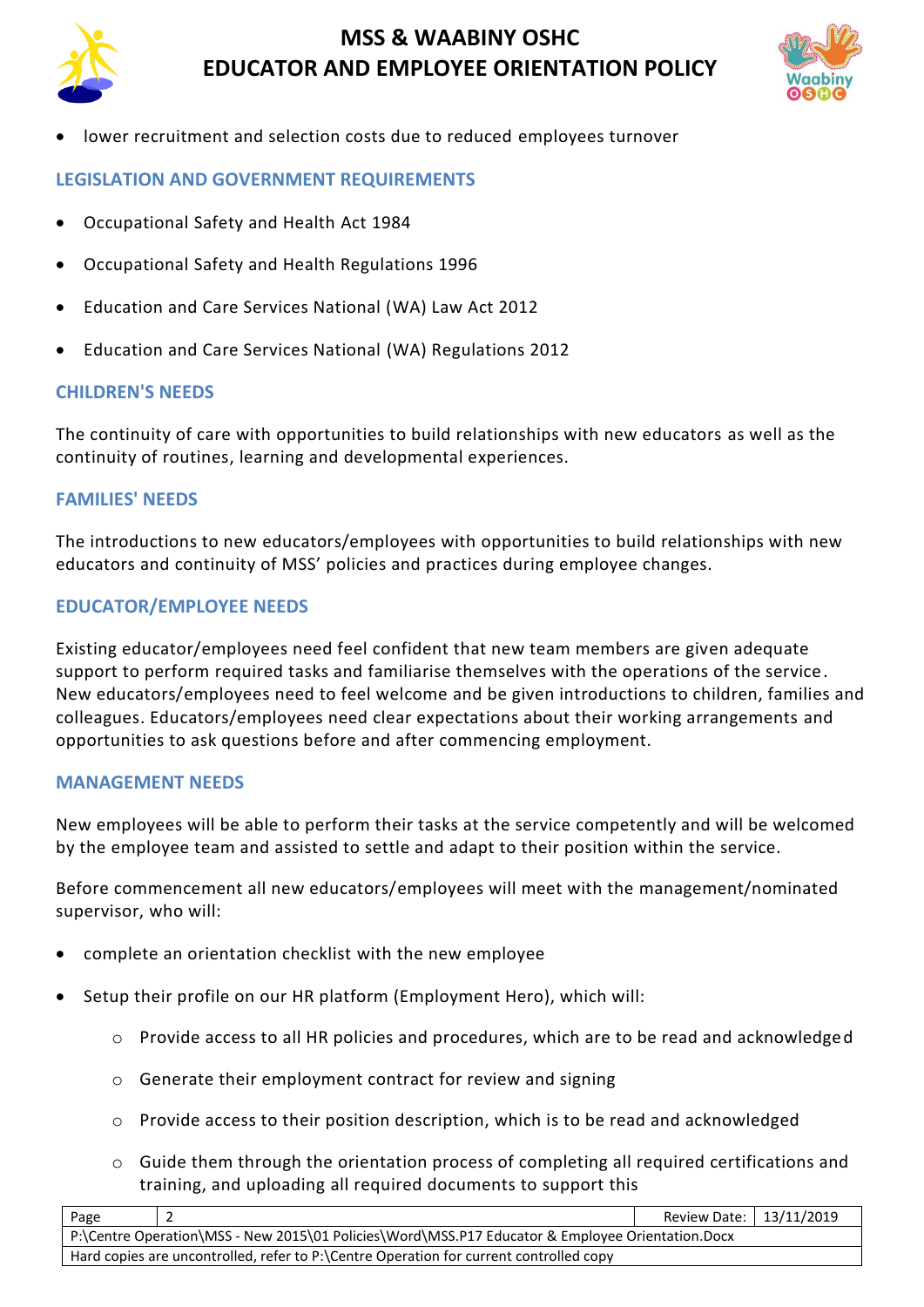



- clarify any details in regard to probationary periods and provide information about MSS' performance review system
- discuss employment procedures such as timesheets, method of salary payments, superannuation, taxation forms etc
- discuss and highlight important policies and procedures which will be required to read and acknowledge through Employment Hero
- require that the new person reads and signs MSS's Confidentiality Agreement
- discuss the person's understanding of the National Quality Standards (NQS); Early Years Learning Framework (EYLF) and/or Framework for School Age Care (My Time our Place (MTOP))in Australia as well as MSS Centre Philosophy in relation to Maria Montessori's educational philosophy and method
- advise the new person about MSS' management structure and their lines of responsibility and communication with management
- show the person around the service and highlight key safety and health features such as fire extinguishers; evacuation plans; fire exits; and first aid kit storage; show the new person where they may store personal items and the location of the employees room; toilets; kitchen; parking etc; and provide introductions to the other team members
- allow the new person to spend some time in their designated work area so they may be introduced to the children, parents and other educators

## **FIRST WEEK**

A mentor will be assigned to the new employee, generally the room leader, to provide guidance and answer any questions that arise in the course of their work. The appointed mentor will have a good working knowledge of our organisation, the position, must be friendly and approachable and have adequate time to spend with the new person as required.

New educators under the age of 18 years will always be supervised by an educator that has attained the age of 18 years and holds or is working towards an approved diploma level education and care qualification.

At the end of their first week of work the nominated supervisor will meet with the new person to get feedback about their impressions of the week and address any questions they may have.

| Page                                                                                             |  | Review Date:   13/11/2019 |  |
|--------------------------------------------------------------------------------------------------|--|---------------------------|--|
| P:\Centre Operation\MSS - New 2015\01 Policies\Word\MSS.P17 Educator & Employee Orientation.Docx |  |                           |  |
| Hard copies are uncontrolled, refer to P:\Centre Operation for current controlled copy           |  |                           |  |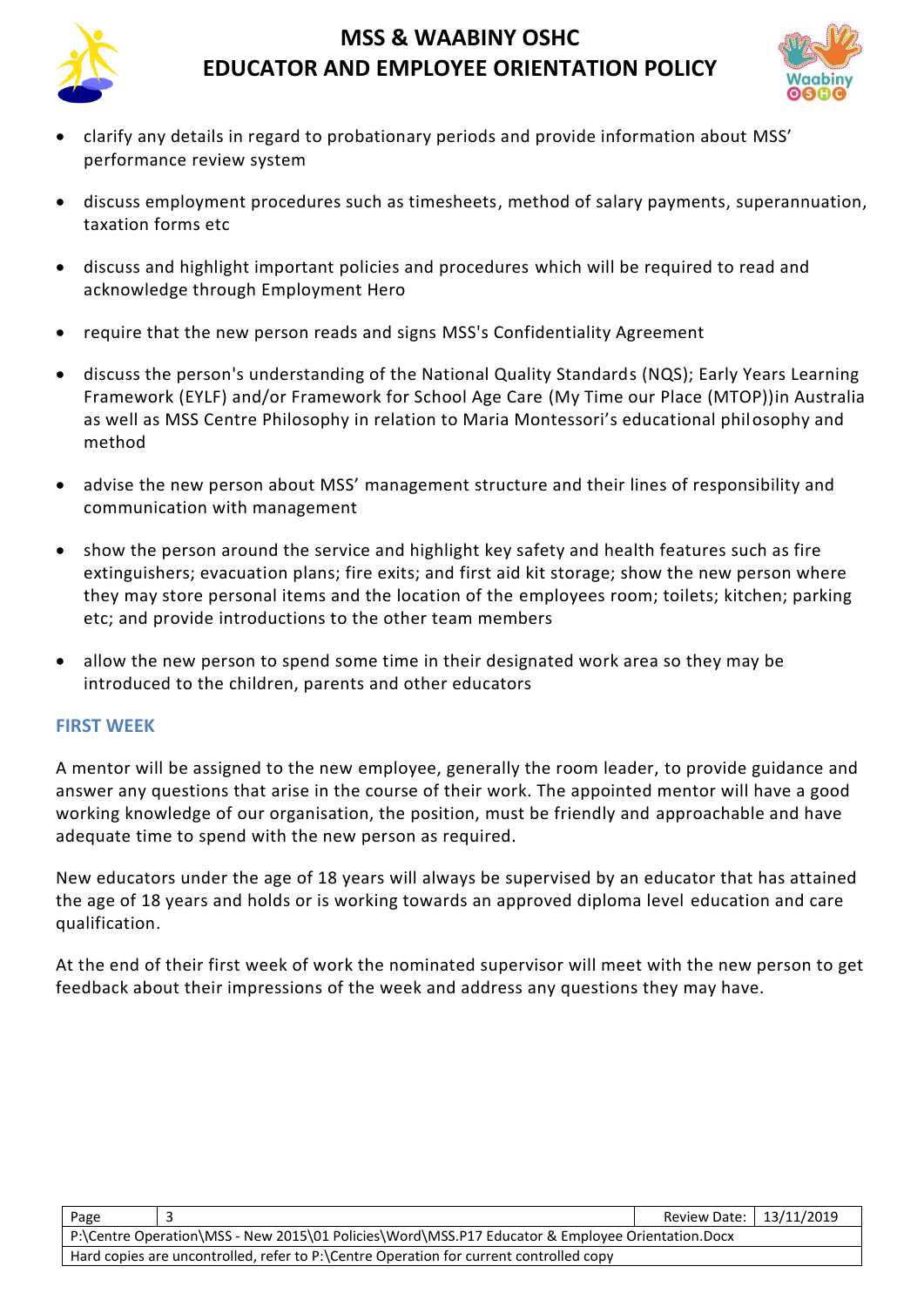



## **DOCUMENTS THAT ARE PART OF THE ORIENTATION/INDUCTION PROCESS**

The following documents are all required to be read and acknowledged via the Employment Hero platform as part of MSS' orientation and induction process:

- MSS.P35 Supervision of Children
- MSS.P43 Workplace Harassment Prevention & Complaint Resolution
- MSS.P34 Suggestions, Complaints (Grievances) & Appeals
- MSS.P36 Protective Environment
- MSS.P07 Montessori Stepping Stones & Waabiny OSHC Philosophy
- MSS.P21 Medication & Medical Conditions
- MSS.P05 Health, Hygiene & Infection Control
- MSS.P01 Confidentiality & Privacy
- MSS.P30 Drugs, Alcohol & Tobacco
- MSS.P29 Employee Babysitting
- MSS.P42 Closed Circuit Surveillance
- MSS.P41 Casual Conversion Clause
- MSS.OP31 Late Collection of Children
- MSS.P40 Leave
- MSS.P39 Social Media
- MSS.OP22 Child Protection Procedure
- MSS.P18 Employee Appraisal, Training & Development
- MSS.P32 Employee Dress Code
- MSS.P38 Code of Conduct
- MSS.P37 Organisational Chart
- NHMRC publication Staying Healthy in Childcare ( $5<sup>th</sup>$  edition)

| Page                                                                                             |  | Review Date: 13/11/2019 |  |
|--------------------------------------------------------------------------------------------------|--|-------------------------|--|
| P:\Centre Operation\MSS - New 2015\01 Policies\Word\MSS.P17 Educator & Employee Orientation.Docx |  |                         |  |
| Hard copies are uncontrolled, refer to P:\Centre Operation for current controlled copy           |  |                         |  |